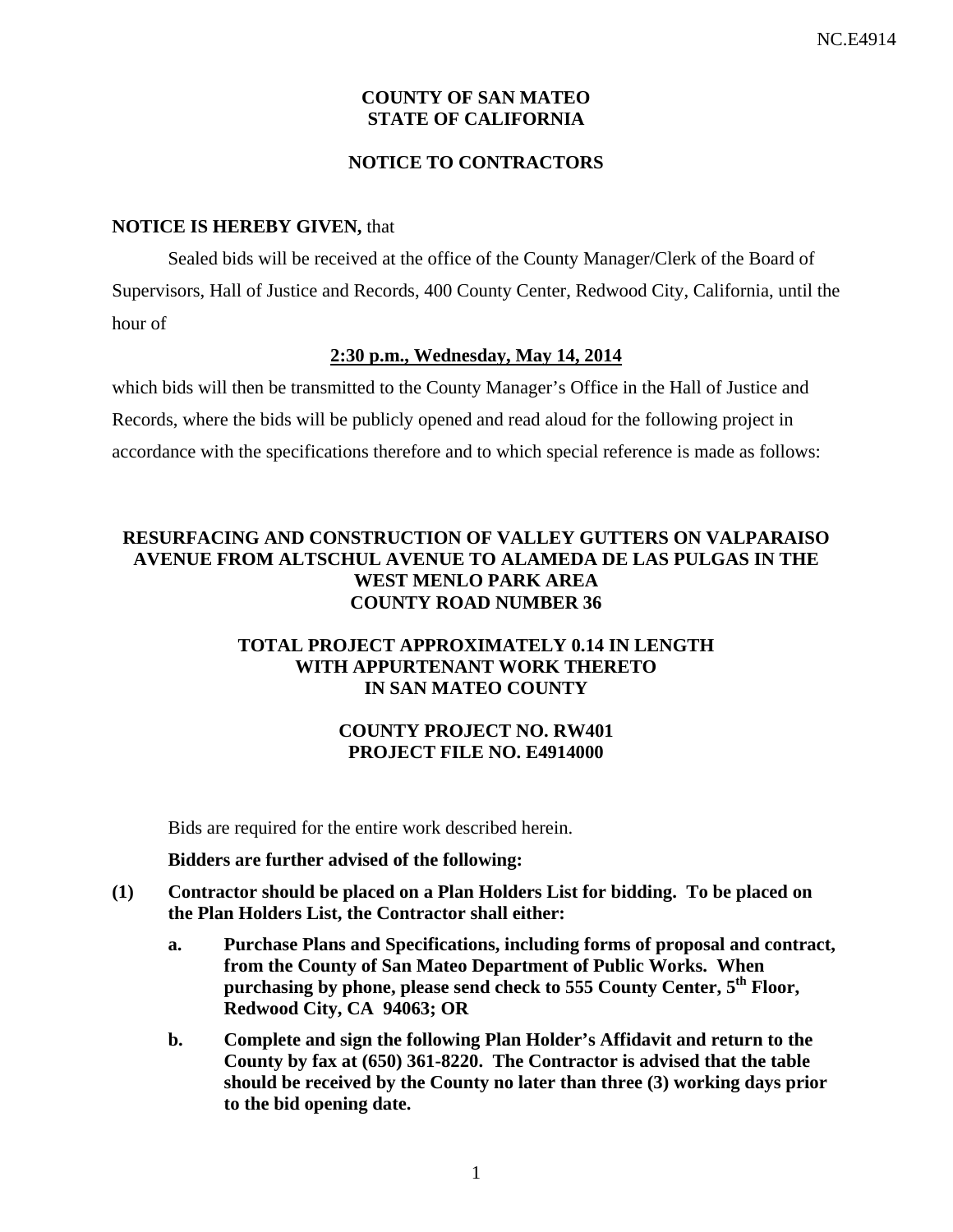| <b>Plan Holder's Affidavit</b>                                                                                                                                                                                                      |              |                                          |  |  |  |  |
|-------------------------------------------------------------------------------------------------------------------------------------------------------------------------------------------------------------------------------------|--------------|------------------------------------------|--|--|--|--|
| <b>RESURFACING AND CONSTRUCTION OF VALLEY</b><br><b>GUTTERS ON VALPARAISO AVENUE FROM</b><br><b>ALTSCHUL AVENUE TO ALAMEDA DE LAS PULGAS</b><br>IN THE WEST MENLO PARK AREA<br><b>COUNTY ROAD NUMBER 36</b><br><b>Project Title</b> |              |                                          |  |  |  |  |
| Project No.                                                                                                                                                                                                                         | <b>RW401</b> | <b>Project Engineer:</b> Robert Enriquez |  |  |  |  |
|                                                                                                                                                                                                                                     |              | <b>Project Manager:</b> Wency Ng         |  |  |  |  |
| Bid Open Date and Time: 2:30 p.m., Wednesday, May 14, 2014                                                                                                                                                                          |              |                                          |  |  |  |  |
| <b>Company Name:</b><br><b>Mailing Address:</b>                                                                                                                                                                                     |              |                                          |  |  |  |  |
| <b>Phone Number:</b><br><b>Fax Number:</b>                                                                                                                                                                                          |              |                                          |  |  |  |  |
| <b>E-mail Address:</b>                                                                                                                                                                                                              |              |                                          |  |  |  |  |
|                                                                                                                                                                                                                                     |              |                                          |  |  |  |  |
| (Name and Title of Authorized Representative of Bidder)                                                                                                                                                                             |              |                                          |  |  |  |  |
| (Signature of Authorized Representative of Bidder)                                                                                                                                                                                  |              |                                          |  |  |  |  |

- **(2) The Plan Holders List will be posted to the County of San Mateo's Public Works website two (2) working days prior to the bid open date.**
- **(3) It will be the Contractor's sole responsibility to ensure that they have received addendums,** *if any,* **which will be posted to the County of San Mateo's Public Works website on the same day issued. Said addendums will also be sent to all current plan holders and made available during purchase of Plans and Specifications.**
- **(4) Reference is made to Section 2-1.10, "Disqualification of Bidders," of the Standard Specifications. The Contractor's attention is directed in particular to the last sentence, which states, "Proposals in which the prices obviously are unbalanced may be rejected."**

The Public Works website will be updated as needed and can be accessed under the

Departments tab found on the County of San Mateo website (*www.co.sanmateo.ca.us*).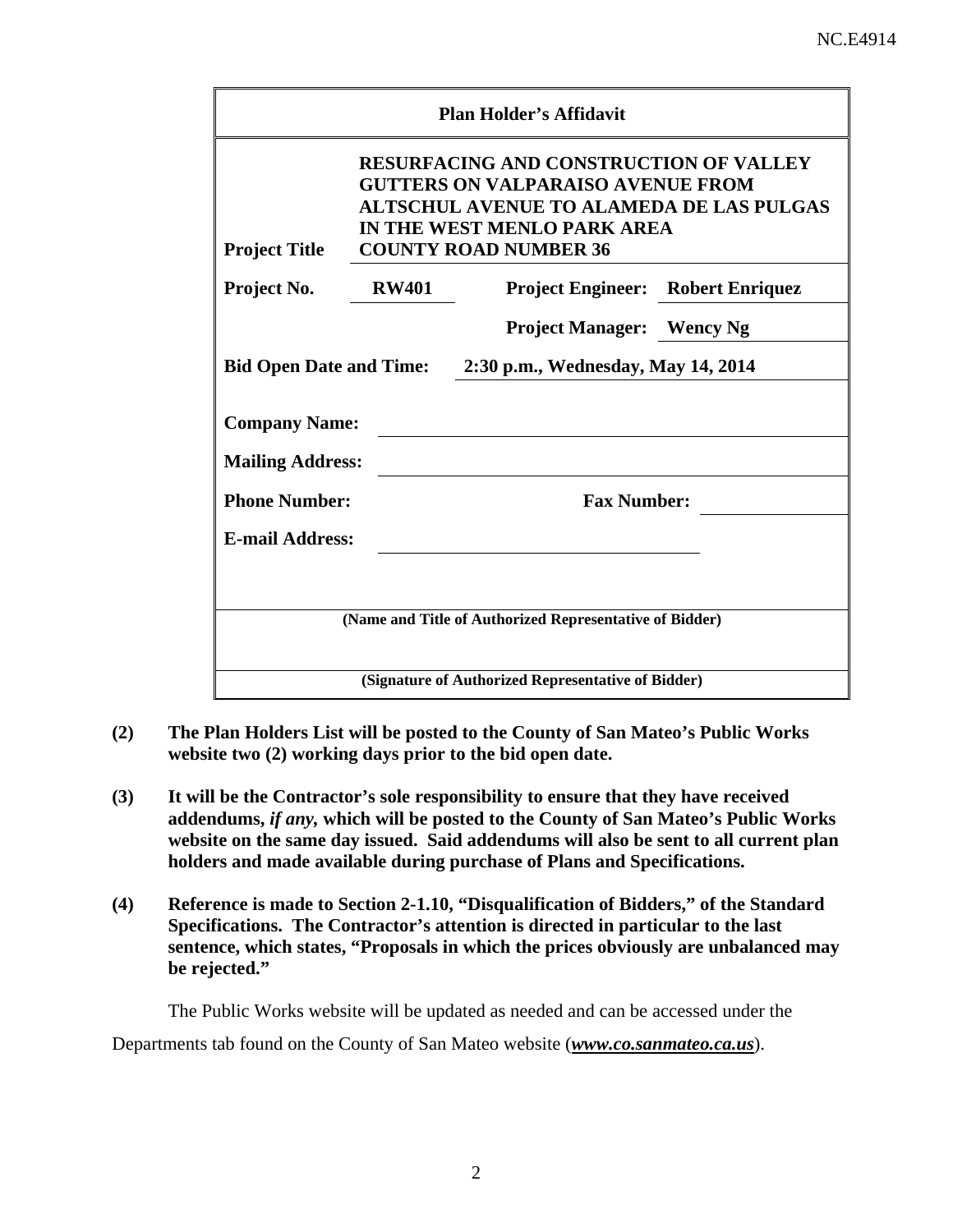#### **ENGINEER'S ESTIMATE**

### **RESURFACING AND CONSTRUCTION OF VALLEY GUTTERS ON VALPARAISO AVENUE FROM ALTSCHUL AVENUE TO ALAMEDA DE LAS PULGAS IN THE WEST MENLO PARK AREA COUNTY ROAD NUMBER 36**

### **TOTAL PROJECT APPROXIMATELY 0.14 MILES IN LENGTH WITH APPURTENANT WORK THERETO IN SAN MATEO COUNTY**

| <b>Item</b><br>No. | <b>Section</b><br>No. | <b>Estimated</b><br>Quantity | <b>Unit of</b><br><b>Measure</b> | <b>Item</b><br><b>Description</b>                                    |
|--------------------|-----------------------|------------------------------|----------------------------------|----------------------------------------------------------------------|
| 1                  | 10                    | 1                            | LS                               | <b>Construction Waste Management</b>                                 |
| $\overline{2}$     | 11                    | 1                            | LS                               | Mobilization                                                         |
| 3                  | $11 - 1$              | 1                            | LS                               | <b>Water Pollution Control</b>                                       |
| $\overline{4}$     | 12                    | $\mathbf{1}$                 | LS                               | <b>Maintaining Traffic</b>                                           |
| 5                  | $15 - 1$              | $\mathbf{1}$                 | EA                               | <b>Adjust Existing Sanitary Sewer Manhole to</b><br>Grade            |
| 6                  | $15 - 1$              | $\overline{2}$               | EA                               | <b>Adjust Existing Storm Drain Manhole to</b><br>Grade               |
| $\overline{7}$     | $15-3$                | 1                            | EA                               | Reconstruct Sanitary Sewer / Storm Drain<br>Manhole to Grade         |
| 8                  | $15 - 4$              | 50                           | LF                               | <b>Sanitary Sewer Lateral Replacement</b>                            |
| 9                  | $15 - 5$              | 5                            | EA                               | <b>Adjust Existing Storm Drain Box to Grade</b>                      |
| 10                 | $15-6$                | 5                            | EA                               | Replace Existing Storm Drain Box Grate<br>with Solid Cast Iron Cover |
| 11                 | 16                    | 1                            | LS                               | Clearing and Grubbing                                                |
| 12                 | 17                    | $\mathbf{1}$                 | LS                               | Develop and Apply Water                                              |
| 13                 | $19-1$                | 330                          | <b>CY</b>                        | Roadway Excavation                                                   |
| 14                 | 22                    | $\mathbf{1}$                 | LS                               | <b>Finishing Roadway</b>                                             |
| 15                 | 26                    | 200                          | <b>CY</b>                        | Aggregate Base (Class 2)                                             |

*Engineer's Estimate - Continued on Next Page*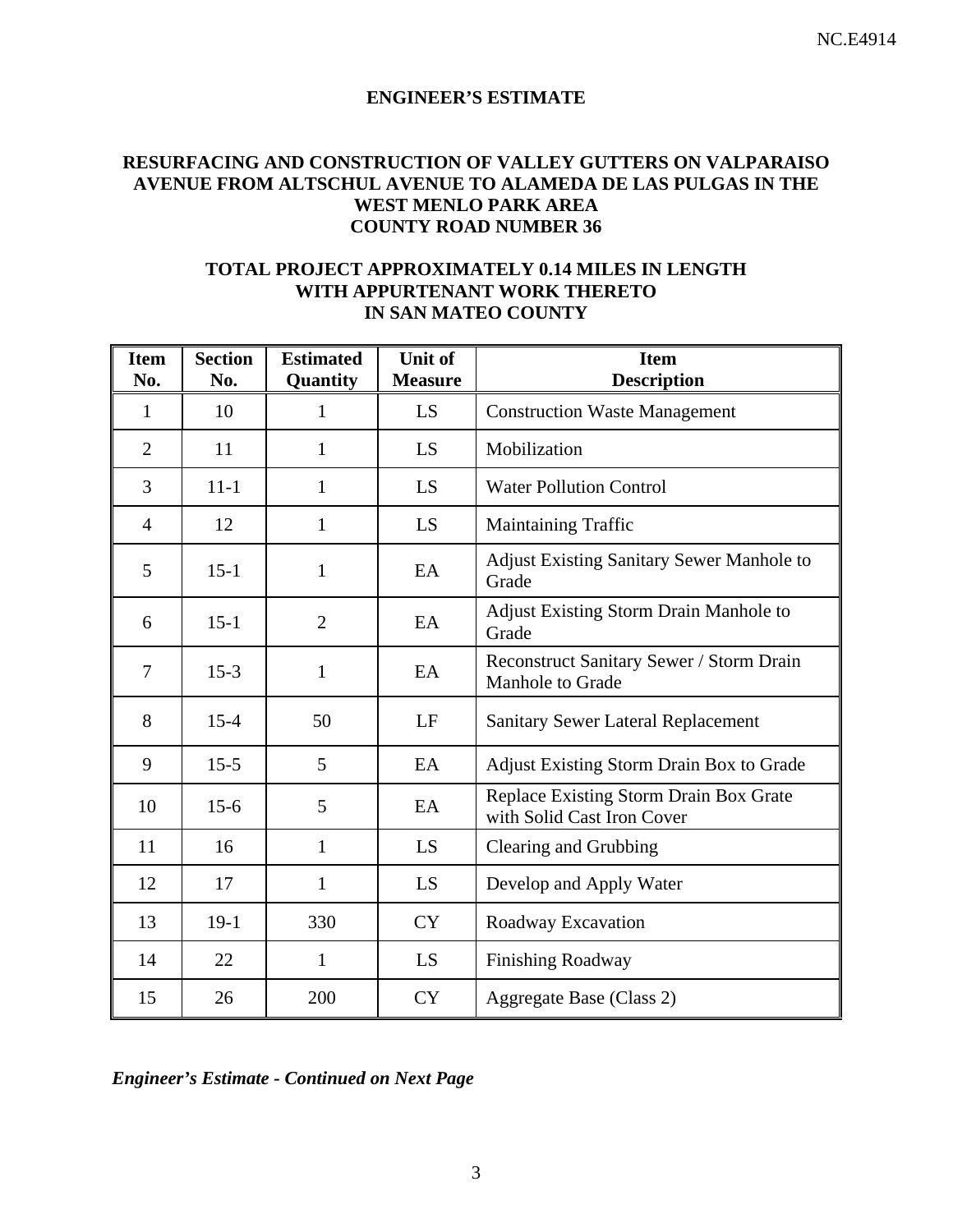*Resurfacing and Construction of Valley Gutters on Valparaiso Avenue from Altschul Avenue to Alameda de las Pulgas in the West Menlo Park Area* 

| <b>Item</b><br>No. | <b>Section</b><br>No. | <b>Estimated</b><br>Quantity | <b>Unit of</b><br><b>Measure</b> | <b>Item</b><br><b>Description</b>                                  |
|--------------------|-----------------------|------------------------------|----------------------------------|--------------------------------------------------------------------|
| 16                 | $39-1$                | 300                          | <b>TONS</b>                      | Asphalt Concrete (Type B,<br>1/2" Maximum, Medium Grading)         |
| 17                 | $39 - 2$              | 10                           | SY                               | Pavement Repair (Type B, 3/4" Maximum,<br>Medium Grading)          |
| 18                 | $39-3$                | 610                          | SY                               | <b>Place Asphalt Concrete</b><br>(Miscellaneous Areas)             |
| 19                 | $39-4$                | 20                           | LF                               | Place Asphalt Concrete Dike                                        |
| 20                 | $39-5$                | 1,600                        | SY                               | Plane Asphalt Concrete Pavement (Full<br>Width)                    |
| 21                 | 51                    | 100                          | <b>CY</b>                        | Class 3 Concrete                                                   |
| 22                 | $84 - 1$              | 520                          | <b>SF</b>                        | <b>Thermoplastic Pavement Markings</b>                             |
| 23                 | 85                    | 20                           | EA                               | Pavement Marker (Type AY Yellow, Non-<br>Reflective, Ceramic)      |
| 24                 | 85                    | 6                            | EA                               | Pavement Marker (Type D Two-Way,<br>Yellow, Retroreflective)       |
| 25                 | 85                    | $\overline{2}$               | EA                               | Pavement Marker (Blue Reflective - Fire<br><b>Hydrant Markers)</b> |
| 26                 | 86                    | 6                            | EA                               | Traffic Loop Detector (Type A)                                     |
| 27                 | 86                    | $\overline{2}$               | EA                               | Traffic Loop Detector (Type D)                                     |
| 28                 | 101(S)                | $\mathbf{1}$                 | LS                               | <b>Construction Staking and Layout</b>                             |
| 29                 | 102                   | 40                           | LF                               | <b>Root Control</b>                                                |

*Engineer's Estimate - Continued* 

# **Engineer's Estimate of Costs: \$ 320,000**

(S) Specialty Items - As defined in Section 8-1.01, "Subcontracting," of the Standard Specifications. (Note: Gaps in section numbering, above, indicate the Section is blank or does not apply.)

The foregoing quantities are approximate only, being given as a basis for the comparison of bids, and the County of San Mateo does not, expressly or by implication, agree that the actual amount of work will correspond herewith, but reserves the right to increase or decrease the amount of any class or portion of the work, or to omit any portion of the work, as may be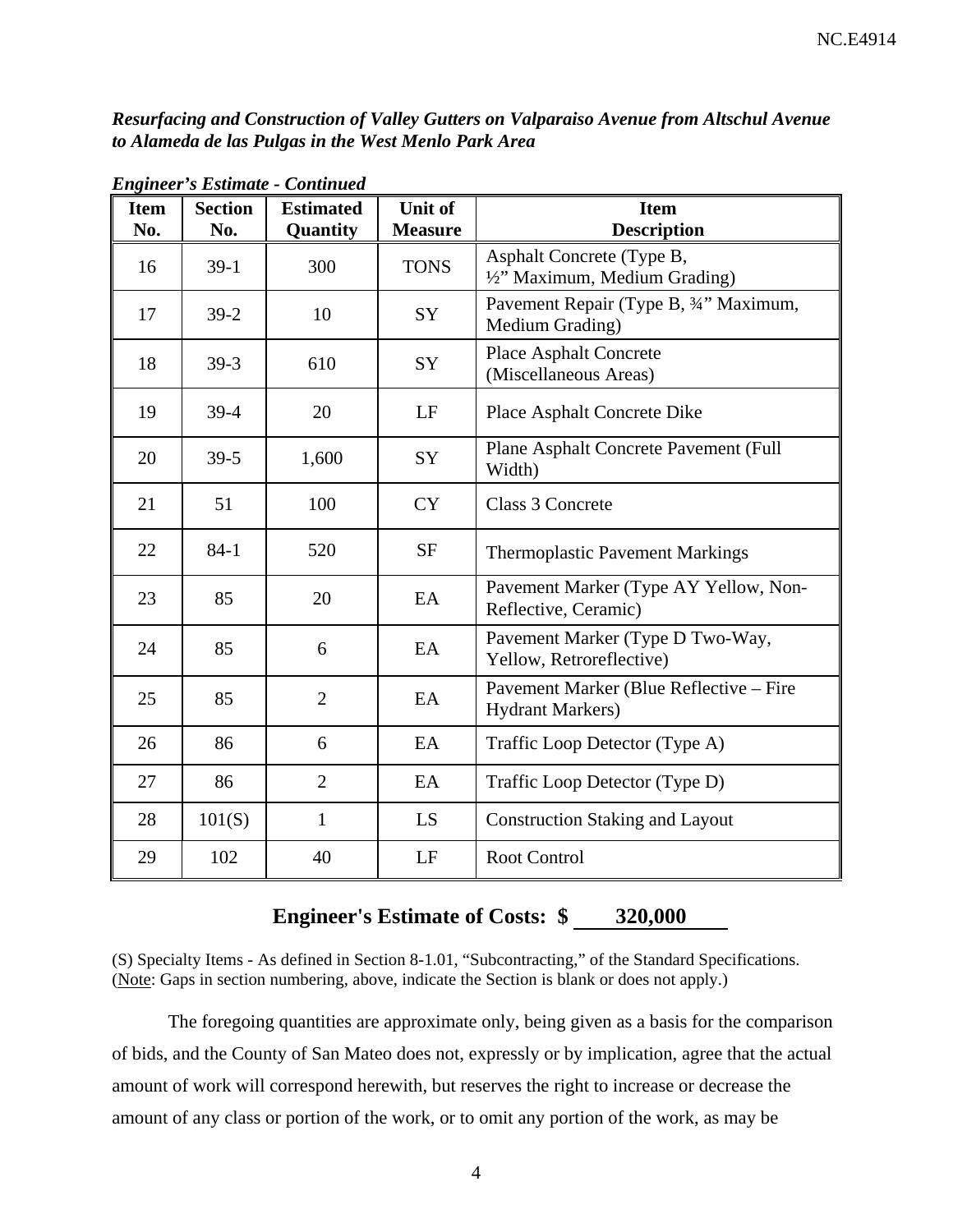deemed necessary or expedient by the Engineer.

Payment to the Contractor for materials furnished and work completed shall be made by the County in accordance with Section 9 of the "Special Provisions" portion of these Contract Documents. Pursuant to Section 22300 of the Public Contract Code, Contractor may, upon his request and at Contractor's expense, substitute equivalent securities for any moneys retained from such payment for the fulfillment of the Contract.

Pursuant to Section 1773 of the Labor Code, prevailing wage rates in the County have been established by the California Department of Industrial Relations, and copies are available in the office of the Director of Public Works. Said prevailing wage rates shall be made available to any interested party on request, and the successful Bidder shall post a copy of the wage rates at the job site.

Wage rates for overtime shall be paid at not less than one and one-half (1-1/2) times the above rates. Wage rates for Sundays and holidays shall be paid at not less than two (2) times the above rates.

The holidays upon which such rates shall be paid shall be all holidays recognized in the collective bargaining agreement applicable to the particular craft, classification, or type of worker employed on the Project.

It is the policy of the County that Contractors on public projects employ their workers and craftsmen from the local labor market whenever possible. "Local Labor Market" is defined as the labor market within the geographical confines of the County of San Mateo, State of California. Consistent with this policy, the Contractor is requested to employ craftsmen and other workers from the local labor market whenever possible to do so.

Each bidder shall submit with the bid, Certificates of Compliance and Intent on a form provided in the "Proposal" section of these Contract Documents, a certificate that bidder is in compliance with the provisions of the Equal Employment Opportunity Requirement of Executive Order 11246, Title VII of the Civil Rights Act of 1964, the California Fair Employment and Housing Act and any other federal, State and local laws and regulations relating to equal employment opportunity. With the execution of said certificates, bidder also agrees that bidder will maintain or develop and implement, during the course of the work concerned, a program of hiring and employment, conducted without regard to race, religion, color, national origin, ancestry, sexual orientation, or sex of the applicants. With this certification, bidder shall submit any and all information that may be required by the County in connection with the particular project.

5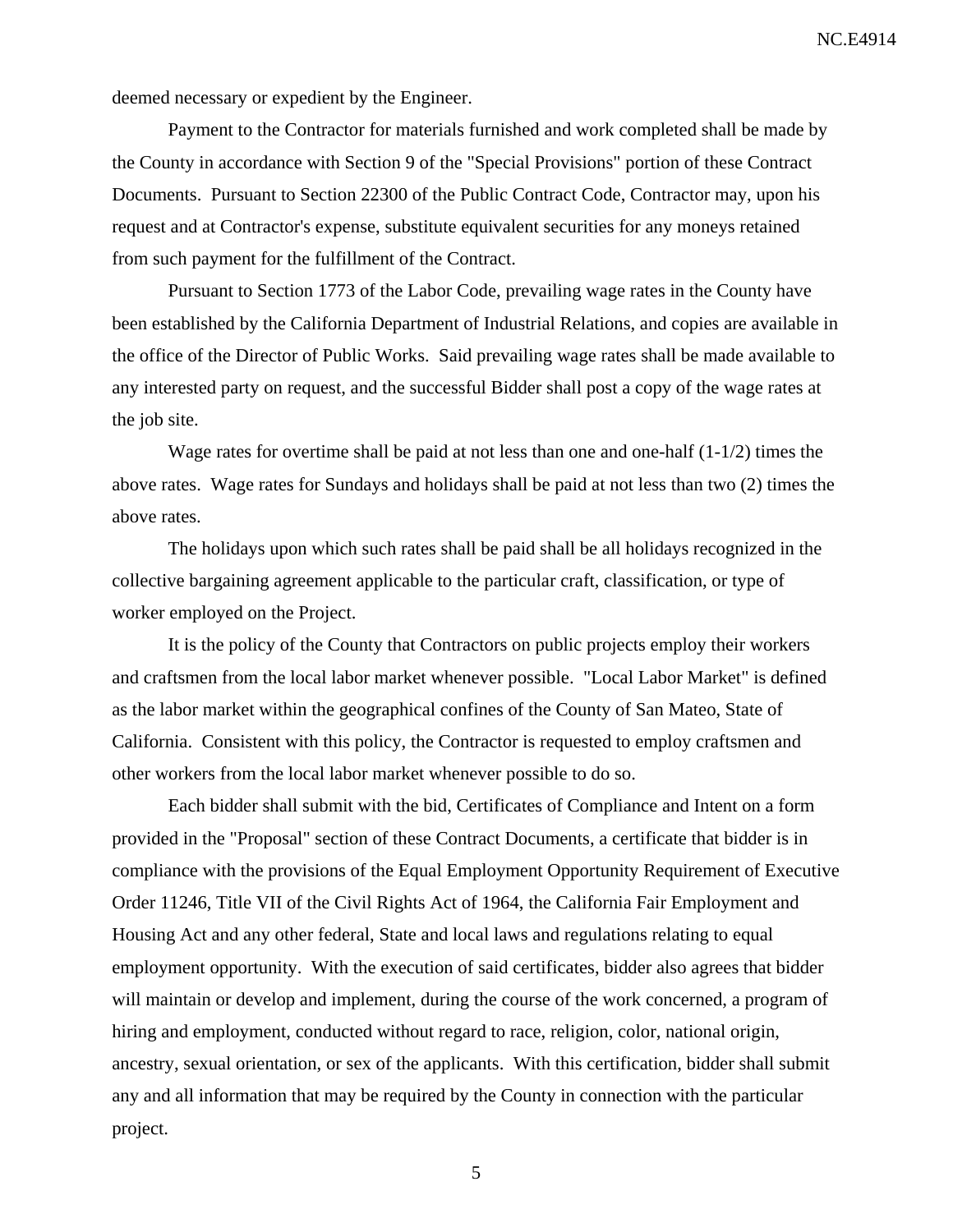Each bidder is hereby notified of the addition of Article 1.5 (commencing with Section 20104) to Chapter 1 of Part 3 of the Public Contract Code as said Article relates to resolution of construction claims, and to Section 3186 of the Civil Code, as amended January 1, 1999 with regard to stop notices and public entity's rights to retain monies in order to provide for that entity's reasonable cost of litigation. The bidder is further notified that all provisions of Article 1.5 of the Public Contract Code and Section 3186 of the Civil Code, as outlined above shall be considered as incorporated into and become an integral part of these specifications.

Questions relating to equal employment should be directed to the San Mateo County Department of Public Works, Equal Employment Opportunity Program, 555 County Center, 5<sup>th</sup> Floor, Redwood City, CA 94063-1665, telephone (650) 363-4100.

Plans and Specifications and forms of Proposal and Contract may be seen and obtained at the office of the Director of Public Works, 555 County Center, Redwood City, California, 94063-1665. Plans and specifications may be obtained for a:

#### **NON-REFUNDABLE FEE OF \$20.00 PER SET**

Additional technical questions should be directed to the office of the Director of Public Works, 555 County Center, Redwood City, California, 94063-1665, telephone (650) 363-4100.

The Contractor shall possess either a Class A License or a combination of Class C licenses that are applicable for the majority of the work at the time this contract is awarded. No Contract will be awarded to a Bidder who is not licensed as required by laws of the State of California.

The County of San Mateo reserves the right to reject any or all bids and/or waive any informalities or irregularities in any bid received.

Bidders may not withdraw their bid for a period of **FORTY-FIVE (45) DAYS** after the date set from the opening thereof.

> BY ORDER OF THE BOARD OF SUPERVISORS COUNTY OF SAN MATEO

**DATE: April 22 , 2014** 

**John L. Maltbie, County Manager/ Clerk of the Board of Supervisors** 

6